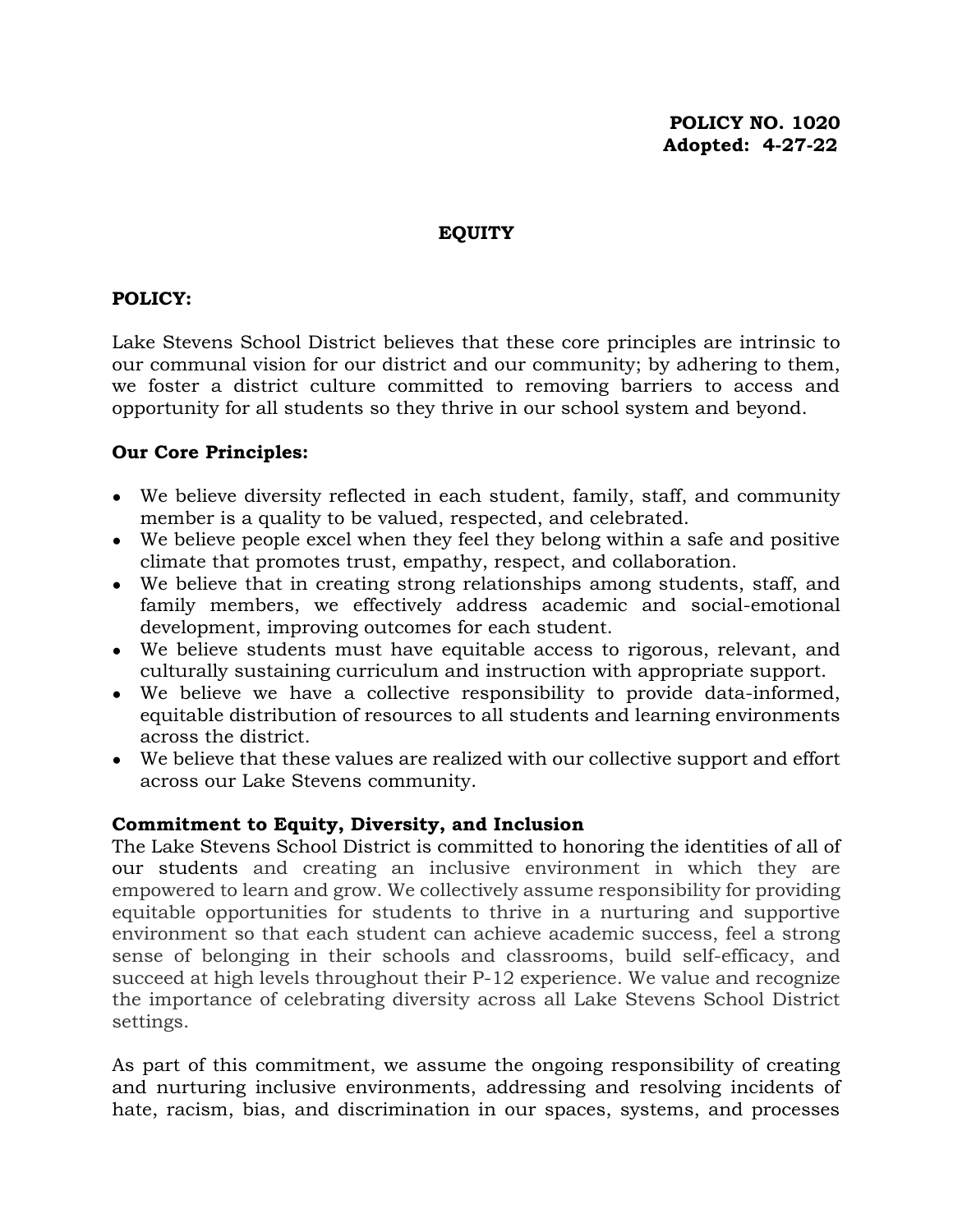with transparency and fairness. We commit to dismantling current and historical structures and systems that have resulted in discrepant access and outcomes, seeking to honor the diversity of races, ethnicities, languages, abilities, religions, socioeconomic statuses, mental health statuses, and identities of our students and staff.

# **Our Collective Work**

- Foster authentic, respectful relationships where students are known by their names, strengths, goals, and identities.
- Provide supportive and enriching experiences for all students that meet individuals where they are in their unique developmental journeys and support them in their culturally sustaining academic and personal goals.
- Provide respectful and relevant learning communities that uplift diversity and create schools where students, families, community members, and employees feel welcomed, safe, supported, and valued.
- Create and maintain hiring practices to attract and retain staff members who ensure students see themselves represented in all levels of staff.
- Provide professional development for staff and students in anti-racist practices, culturally sustaining educational practices, and awareness and elimination of hate speech, microaggressions, and bias.
- Develop processes to report, investigate, and hold accountable actions of discrimination and racism among students and staff on our campuses, and model diversity, equity, and inclusion as alternatives to racist or discriminatory behavior.
- Ensure that curricula and instructional practices are relevant, representative, appropriate, and prepare students for success, meeting students' learning needs at each level and category. Examine existing and new curricular materials, looking for appropriate cultural representation and historical accuracy.
- Examine various academic and extracurricular programs, ensuring diverse voices are represented, looking for and addressing possible barriers to participation for any subgroup of students.

## **Definitions:**

**Bias**: A preference either for or against an individual or group that affects fair judgment.

**Culture:** The customs, beliefs, languages, values, knowledge, and collective identities belonging to individual communities and social groups.

**Culturally Relevant Practices**: A set of pedagogical ideas and practices that emphasize academic achievement, cultural competence, and critical consciousness in empowering students using culture as a necessary resource to impart knowledge, skills, abilities, and disposition.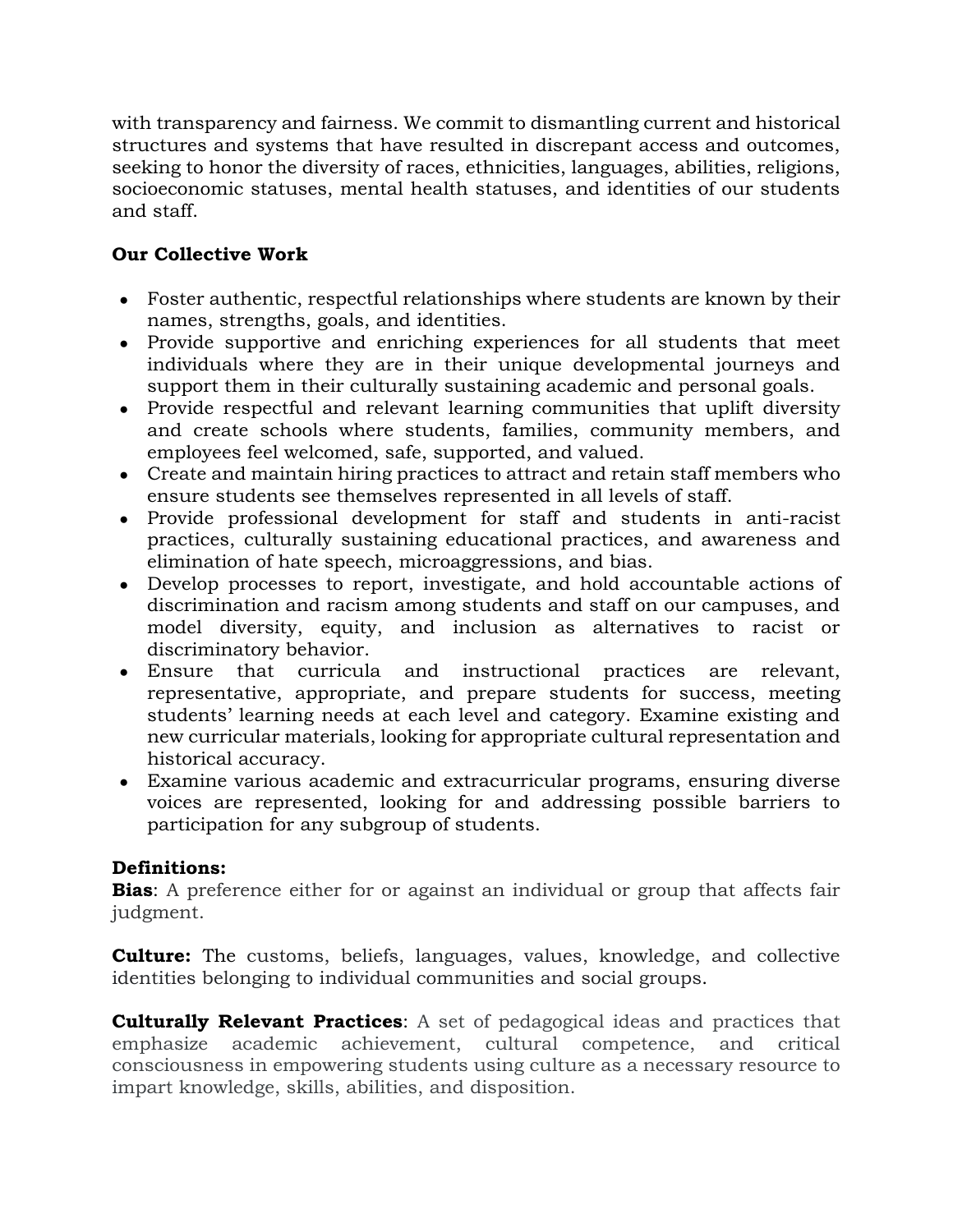**Culturally Sustaining Educational Practices**: Educational practices that respect, honor, and intentionally nurture a student's culture.

**Discrimination:** Unfair treatment of members of various groups based on race, ethnicity, socioeconomic status, gender, mental health status, disability, age, sexual orientation, religious status, gender expression, or other categories.

**Diversity:** The practice or quality of including people from a variety of different social and ethnic backgrounds. This term describes the qualities and conditions that are different from our own and outside the groups to which we belong, yet are present in other individuals and groups. These include, but are not limited to, race, ethnicity, socioeconomic status, gender, gender identity, mental health status, disability, age, sexual orientation, religious status, and/or gender expression.

**Equity:** Educating each student in a way that ensures every student is achieving excellence. The focus is on eliminating significant gaps in outcomes throughout the district, while increasing opportunities for achievement among students not performing to their full potential. Whereas, equality tends to focus primarily on similarity of input, equity purposefully focuses on how those inputs impact outcomes.

**Hate Speech:** Any speech that vilifies, humiliates, dehumanizes, and/or insults people based on race, ethnicity, sexual orientation, gender identity, ability or disability, and/or religion.

**Identity:** The various characteristics we use to categorize and define ourselves and the various characteristics that are projected on us by others.

**Inclusion:** The practice and policy of providing equal access to opportunities including classes, content, curriculum, extracurricular activities, and resources with a voice in decision making for people who might be excluded or marginalized.

**Marginalized Groups:** This includes students of color, students living in poverty, students who are neurodiverse, students receiving special education and English language development services, students who identify as LGBTQ+, and highly mobile student populations.

**Microaggression**: A comment or action that subtly and often unconsciously or unintentionally expresses a prejudiced attitude toward a member of a marginalized group.

**Racism**: The belief that [race](https://www.merriam-webster.com/dictionary/race#h1) is a fundamental [determinant](https://www.merriam-webster.com/dictionary/determinant) of human traits and capacities and that racial differences produce an inherent superiority of a particular race; behavior or attitudes that reflect and foster this belief through